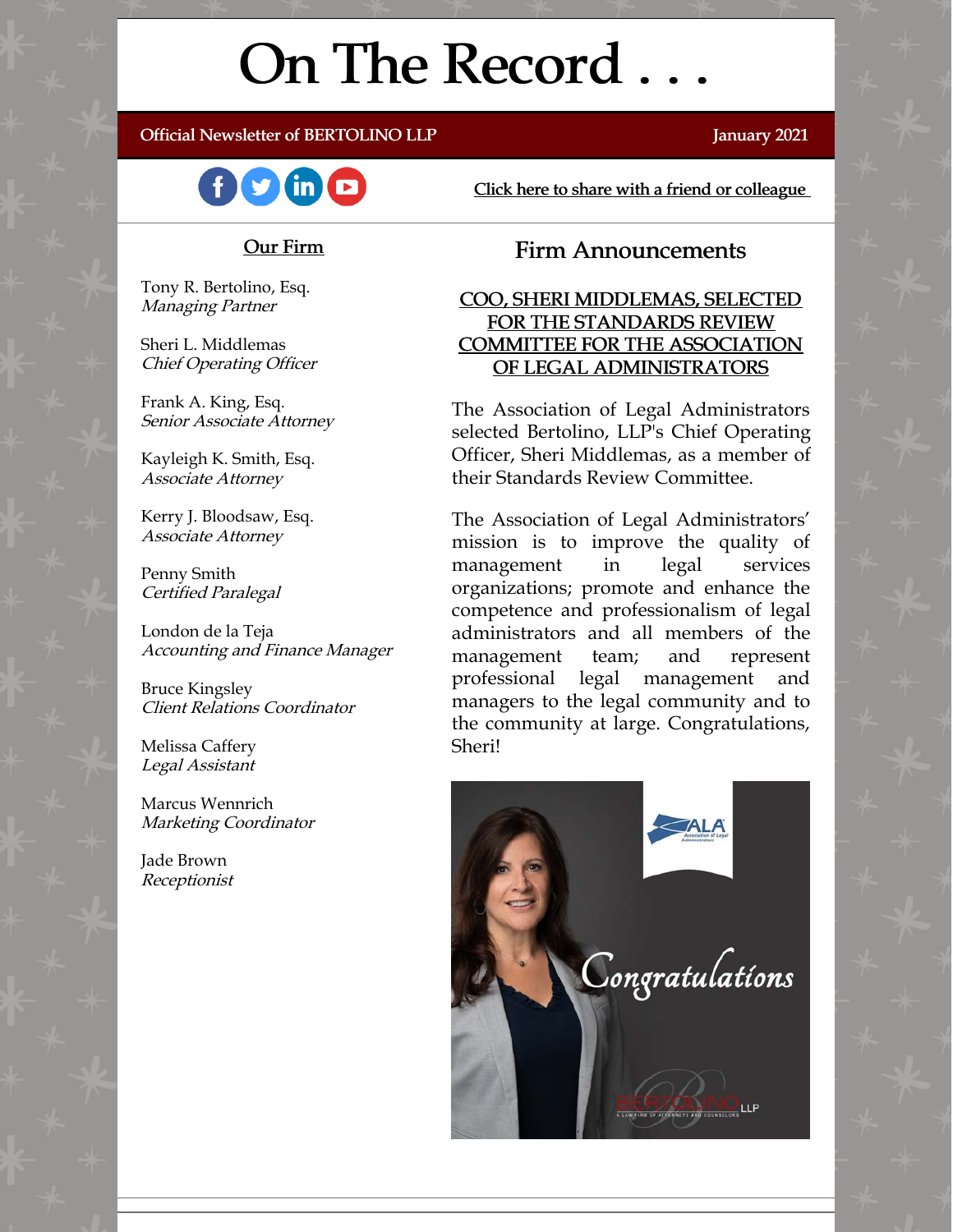

# A NOTE FROM THE MANAGING PARTNER

Happy New Year, everyone. As we venture forward into 2021, I'm excited about the future for my law firm, my family and I. I hope you share in the same excitement. Let's all leave 2020 in our distant memories and focus on making 2021 a breakout year!

-Tony R. Bertolino

# Hallmark Achievements - January 2021

# State Board Of Dental Examiners v. N.M

N.M. applied for a Texas Dental License in July 2020. The Texas State Board of Dental Examiners (the "Board") denied his request based on a felony charge with no final disposition. Seven years earlier, N.M. received a deferred adjudication for a 2nd degree felony offense of Possession of a Controlled Substance and sentenced to 10 years probation. N.M. hired Bertolino to appeal his license denial. After hearing from the attorneys at Bertolino, the Board ruled N.M. successfully fulfilled all statutory requirements to become a licensed dentist and granted him a Texas Dental License under a five-year probated suspension, which included no period of enforced suspension. He is fully licensed to practice dentistry as long as he abides by the Dental Practice Act and the rules and regulations of the Board.

### Texas Appraiser Licensing and Certification Board v. J.A.

An Appraisal Management Company filed a complaint against J.A. stating he had not appraised the subject property properly for a loan refinance. It was based on the vacant subject property's "As Is" condition. The complainant claimed that the improvements were 85% complete, but J.A. appraised the value at no more than a vacant lot because the house was uninhabitable. The Board threatened sanctions, up to and including license revocation, unless J.A. cooperated within 20 days for requests for more information. J.A. engaged Bertolino. The attorneys provided the Board with five comparable appraisals of other properties in the area in similar uncompleted condition. There were few sales of comparable uncompleted houses, because - until the property is completed, functional and livable - it is not considered worth more than land value. Before the Board filed a Statement of Charges, the firm negotiated a settlement on behalf of J.A. Instead of an administrative fine of thousands of dollars and sanctions against J.A.'s license, he accepted 14 hours of on-line remedial education without an exam, and a stipulation that he will confirm membership on an AMC panel prior to taking any future assignments or placing bids.